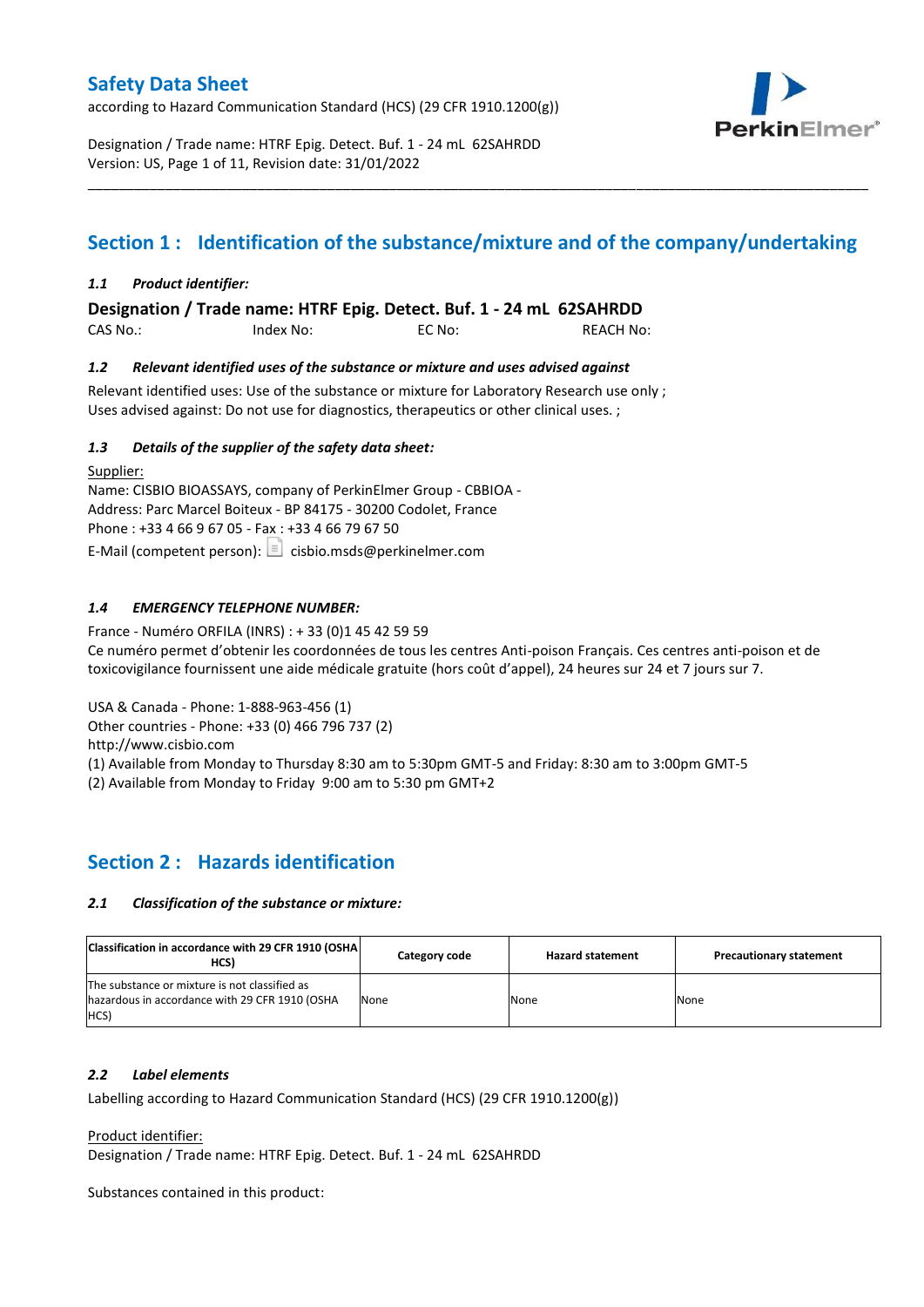according to Hazard Communication Standard (HCS) (29 CFR 1910.1200(g))

Designation / Trade name: HTRF Epig. Detect. Buf. 1 - 24 mL 62SAHRDD Version: US, Page 2 of 11, Revision date: 31/01/2022



Hazard pictograms

Signal word:

Hazard and precautionary statements:

### *2.3 Other hazards*

The mixture does not contain substances classified as 'Substances of Very High Concern' (SVHC) >= 0.1% published by the European CHemicals Agency (ECHA) under article 57 of REACH. The mixture satisfies neither the PBT nor the vPvB criteria for mixtures in accordance with annexe XIII of the REACH regulations EC 1907/2006. ;

\_\_\_\_\_\_\_\_\_\_\_\_\_\_\_\_\_\_\_\_\_\_\_\_\_\_\_\_\_\_\_\_\_\_\_\_\_\_\_\_\_\_\_\_\_\_\_\_\_\_\_\_\_\_\_\_\_\_\_\_\_\_\_\_\_\_\_\_\_\_\_\_\_\_\_\_\_\_\_\_\_\_\_\_\_\_\_\_\_\_\_\_\_\_\_\_\_\_\_\_\_

Adverse human health effects: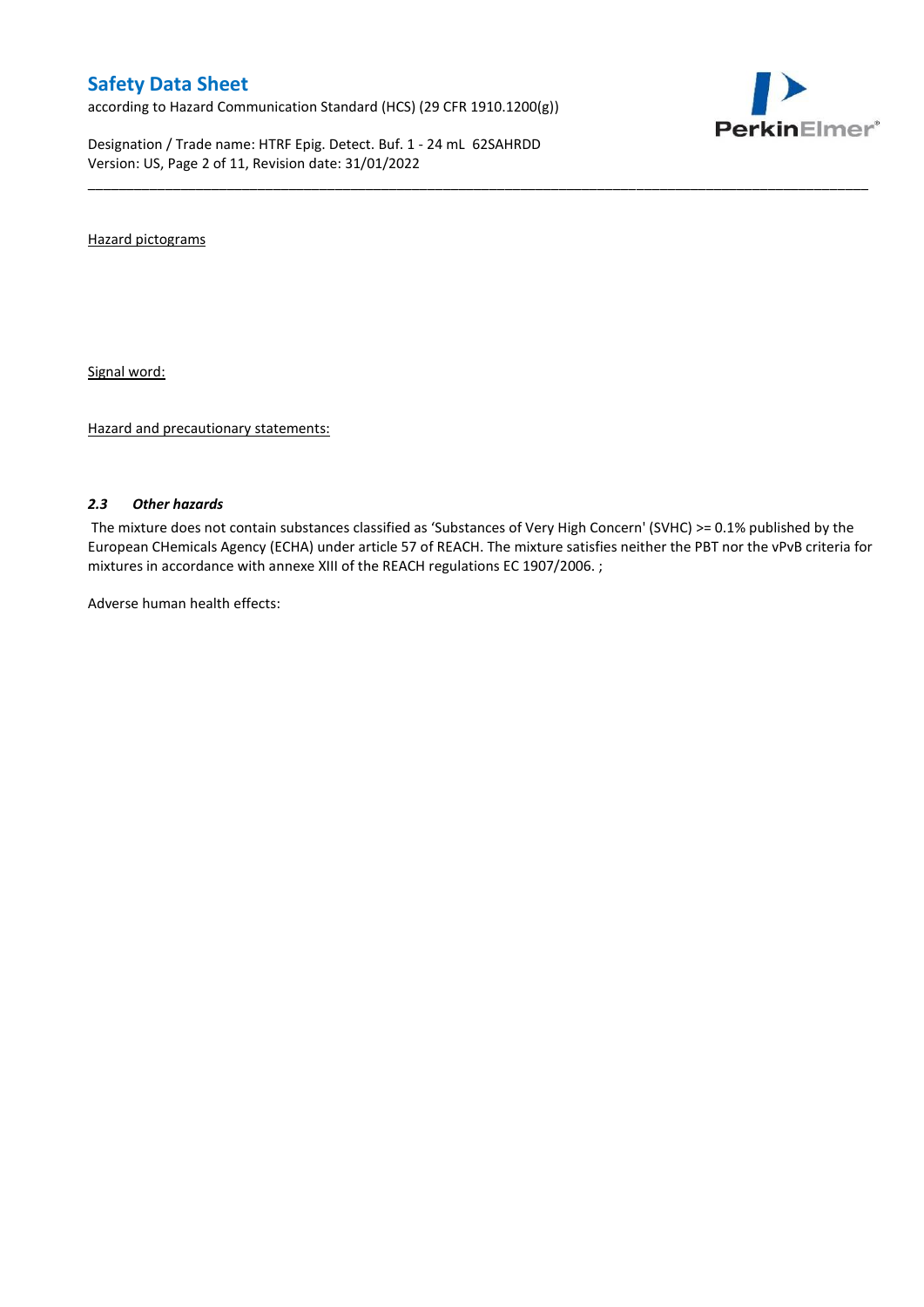according to Hazard Communication Standard (HCS) (29 CFR 1910.1200(g))



Designation / Trade name: HTRF Epig. Detect. Buf. 1 - 24 mL 62SAHRDD Version: US, Page 3 of 11, Revision date: 31/01/2022

## **Section 3 : Composition/information on ingredients**

### *3.2 Mixtures*

Hazardous ingredients:

| Substance name     | CAS n°  | Index n' | EC n°     | Classification in accordance with 29 CFR  <br><b>1910 (OSHA HCS)</b> | Concentration<br>(%) | <b>SCL</b> | M-factor |
|--------------------|---------|----------|-----------|----------------------------------------------------------------------|----------------------|------------|----------|
| dimethyl sulfoxide | 67-68-5 |          | 200-664-3 |                                                                      | $\leq 100\%$         |            |          |

\_\_\_\_\_\_\_\_\_\_\_\_\_\_\_\_\_\_\_\_\_\_\_\_\_\_\_\_\_\_\_\_\_\_\_\_\_\_\_\_\_\_\_\_\_\_\_\_\_\_\_\_\_\_\_\_\_\_\_\_\_\_\_\_\_\_\_\_\_\_\_\_\_\_\_\_\_\_\_\_\_\_\_\_\_\_\_\_\_\_\_\_\_\_\_\_\_\_\_\_\_

Additional information:

Full text of H- and EUH-phrases: see SECTION 16.

### **Section 4 : First aid measures**

### *4.1 Description of first aid measures*

**General information**: Do not leave affected person unattended. ; **Following inhalation**: In case of respiratory tract irritation, consult a physician. ;

**Following skin contact**:After contact with skin, wash immediately with water ;

**Following eye contact**: After contact with the eyes, rinse with water with the eyelids open for a sufficient length of time, then consult an ophthalmologist immediately. ;

**Following ingestion**: Do NOT induce vomiting. ;

**Self-protection of the first aider**:

### *4.2 Most important symptoms and effects, both acute and delayed*

Symptoms: No known symptoms to date. ; Effects:

### *4.3 Indication of any immediate medical attention and special treatment needed*

Notes for the doctor:

### **Section 5 : Firefighting measures**

### *5.1 Extinguishing media:*

Suitable extinguishing media: This product is not flammable. Use extinguishing agent suitable for type of surrounding fire ;

### *5.2 Special hazards arising from the substance or mixture*

Hazardous combustion products: /

### *5.3 Advice for fire-fighters*

Wear Protective clothing. ; Additional information:

### **Section 6 : Accidental release measures**

*6.1 Personal precautions, protective equipment and emergency procedures*

Emergency procedures: Provide adequate ventilation. ;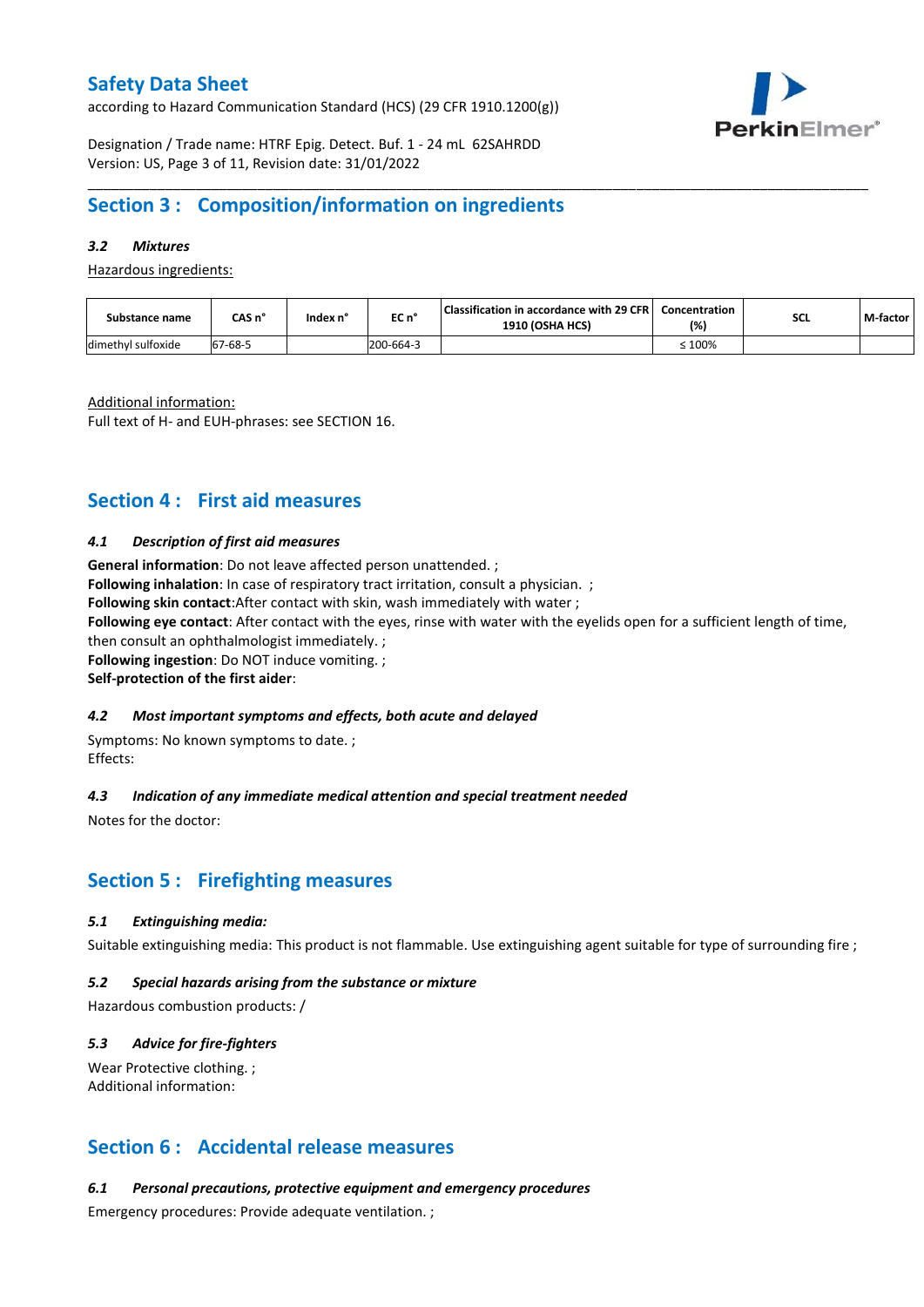according to Hazard Communication Standard (HCS) (29 CFR 1910.1200(g))



Designation / Trade name: HTRF Epig. Detect. Buf. 1 - 24 mL 62SAHRDD Version: US, Page 4 of 11, Revision date: 31/01/2022

### *6.2 Environmental precautions*

Do not allow to enter into surface water or drains. ;

### *6.3 Methods and material for containment and cleaning up*

For cleaning up: Suitable material for taking up: Absorbing material, organic ; Other information:

### *6.4 Reference to other sections*

Additional information:

# **Section 7 : Handling and storage**

### *7.1 Precautions for safe handling*

#### Protective measures:

Advice on safe handling: Avoid contact with skin, eyes and clothes. ; Fire preventions:

Do not eat, drink or smoke in areas where reagents are handled. ; Advice on general occupational hygiene : Handle in accordance with good industrial hygiene and safety practice ;

\_\_\_\_\_\_\_\_\_\_\_\_\_\_\_\_\_\_\_\_\_\_\_\_\_\_\_\_\_\_\_\_\_\_\_\_\_\_\_\_\_\_\_\_\_\_\_\_\_\_\_\_\_\_\_\_\_\_\_\_\_\_\_\_\_\_\_\_\_\_\_\_\_\_\_\_\_\_\_\_\_\_\_\_\_\_\_\_\_\_\_\_\_\_\_\_\_\_\_\_\_

### *7.2 Conditions for safe storage, including any incompatibilities*

Requirements for storage rooms and vessels: Keep container tightly closed.; Hints on storage assembly: Materials to avoid: Further information on storage conditions:

### *7.3 Specific end uses:*

Recommendations on specific end uses: Observe technical data sheet. ;

## **Section 8 : Exposure controls/personal protection**

### *8.1 Control parameters*

Preliminary remark:

### 8.1.1 Occupational exposure limits:

OSHA (USA)

| Source:   |        | Occupational Safety and Health Administration (OSHA) Permissible Exposure Limits (PELS) from 29 CFR 1910.1000 |                                                                     |                                                                               |                                                                      |                                                                        |  |  |  |  |  |
|-----------|--------|---------------------------------------------------------------------------------------------------------------|---------------------------------------------------------------------|-------------------------------------------------------------------------------|----------------------------------------------------------------------|------------------------------------------------------------------------|--|--|--|--|--|
| Substance | EC No. | CAS-No                                                                                                        | <b>OSHA Permissible</b><br>Exposure Limit (PEL)<br>8-hour TWA (ppm) | <b>OSHA Permissible</b><br><b>Exposure Limit (PEL) 8-</b><br>hour TWA (mg/m3) | <b>OSHA Permissible</b><br><b>Exposure Limit (PEL)</b><br>STEL (ppm) | <b>OSHA Permissible</b><br><b>Exposure Limit (PEL)</b><br>STEL (mg/m3) |  |  |  |  |  |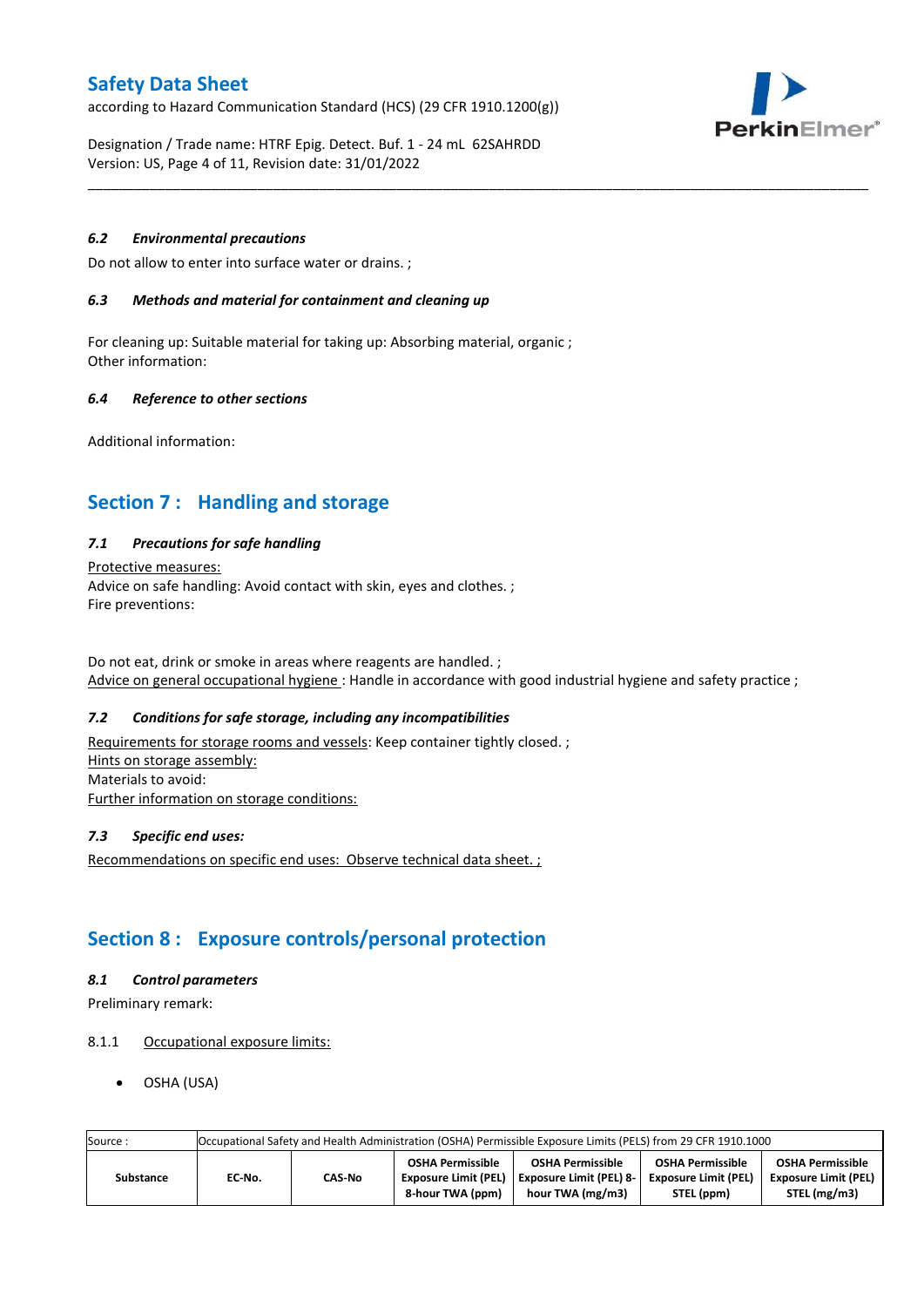according to Hazard Communication Standard (HCS) (29 CFR 1910.1200(g))



Designation / Trade name: HTRF Epig. Detect. Buf. 1 - 24 mL 62SAHRDD Version: US, Page 5 of 11, Revision date: 31/01/2022

| 67-68-<br>200<br>$-hh + -$ | )-664-3 | $-68-5$<br>. . |  |  |
|----------------------------|---------|----------------|--|--|

| Source:                       | TRGS 903, November 2015, BAuA |         |             |           |
|-------------------------------|-------------------------------|---------|-------------|-----------|
| Substance                     | EC No.                        | CAS No  | BGW (mg/m3) | BGW (ppm) |
| 67-68-5 / 200-664-3 200-664-3 |                               | 67-68-5 |             |           |

### 8.1.2 DNEL/PNEC-values:

DNEL worker

| Source:                     |                   | <b>IGESTIS – substance database</b> |                                                 |                                                          |                                                           |                                                  |                                                       |                                                        |                                                             |
|-----------------------------|-------------------|-------------------------------------|-------------------------------------------------|----------------------------------------------------------|-----------------------------------------------------------|--------------------------------------------------|-------------------------------------------------------|--------------------------------------------------------|-------------------------------------------------------------|
| Substance                   | EC No.            | <b>CAS-No</b>                       | Acute - dermal.<br>local effects<br>(mg/kg/day) | $Long-term -$<br>dermal, local<br>effects<br>(mg/kg/day) | Long-term –<br>dermal,<br>systemic effects<br>(mg/kg/day) | Acute –<br>linhalation. local<br>effects (mg/m3) | Acute -<br>inhalation.<br>svstemic effects<br>(mg/m3) | $Long-term -$<br>linhalation. local<br>effects (mg/m3) | $Long-term -$<br>inhalation,<br>systemic effects<br>(mg/m3) |
| $67 - 68 - 5/$<br>200-664-3 | 200-664-3 67-68-5 |                                     |                                                 |                                                          |                                                           | 265-265                                          | 484-484                                               |                                                        |                                                             |

### DNEL consumer

| Source:                    |                   | <b>IGESTIS - substance database</b> |                                                 |                                                          |                                                             |                                                  |                                                         |                                                      |                                                             |
|----------------------------|-------------------|-------------------------------------|-------------------------------------------------|----------------------------------------------------------|-------------------------------------------------------------|--------------------------------------------------|---------------------------------------------------------|------------------------------------------------------|-------------------------------------------------------------|
| <b>Substance</b>           | EC No.            | <b>CAS-No</b>                       | Acute - dermal.<br>local effects<br>(mg/kg/day) | $Long-term -$<br>dermal. local<br>effects<br>(mg/kg/day) | $Long-term -$<br>dermal.<br>systemic effects<br>(mg/kg/day) | Acute –<br>linhalation. local<br>effects (mg/m3) | $Acute -$<br>inhalation.<br>systemic effects<br>(mg/m3) | Long-term –<br>linhalation. local<br>effects (mg/m3) | $Long-term -$<br>inhalation.<br>systemic effects<br>(mg/m3) |
| $67 - 68 - 5$<br>200-664-3 | 200-664-3 67-68-5 |                                     |                                                 |                                                          |                                                             |                                                  |                                                         |                                                      |                                                             |

### • PNEC

| Source:               | <b>INERIS</b>     |        |        |                                                                                                                                                                                                                                                                                |  |  |              |  |  |                      |  |  |            |  |  |              |  |
|-----------------------|-------------------|--------|--------|--------------------------------------------------------------------------------------------------------------------------------------------------------------------------------------------------------------------------------------------------------------------------------|--|--|--------------|--|--|----------------------|--|--|------------|--|--|--------------|--|
|                       |                   |        |        | PNEC AQUATIC                                                                                                                                                                                                                                                                   |  |  |              |  |  | <b>PNEC Sediment</b> |  |  |            |  |  |              |  |
|                       | EC-No.            | CAS-No |        | freshwater                                                                                                                                                                                                                                                                     |  |  | marine water |  |  | intermittent release |  |  | freshwater |  |  | marine water |  |
| <b>Substance</b>      |                   |        | (mg/L) | $\left[\frac{mg}{kg}\right]_{\text{(ppm)}}$ $\left[\frac{mg}{L}\right]_{\text{(mg/kg)}}$ $\left[\frac{mg}{kg}\right]_{\text{(mg/kg)}}$ $\left[\frac{mg}{kg}\right]_{\text{(mg/kg)}}$ $\left[\frac{mg}{kg}\right]_{\text{(ppm)}}$ $\left[\frac{mg}{kg}\right]_{\text{(mg/kg)}}$ |  |  |              |  |  |                      |  |  |            |  |  |              |  |
| 67-68-5/<br>200-664-3 | 200-664-3 67-68-5 |        |        |                                                                                                                                                                                                                                                                                |  |  |              |  |  |                      |  |  |            |  |  |              |  |

| Source:                     | <b>INERIS</b>           |         |                  |         |                                |        |          |       |        |                             |       |        |         |       |
|-----------------------------|-------------------------|---------|------------------|---------|--------------------------------|--------|----------|-------|--------|-----------------------------|-------|--------|---------|-------|
|                             |                         |         |                  | Others  |                                |        |          |       |        |                             |       |        |         |       |
| <b>Substance</b>            | <b>CAS-No</b><br>EC-No. |         | <b>PNEC soil</b> |         | PNEC sewage treatment<br>plant |        | PNEC air |       |        | PNEC secondary<br>poisoning |       |        |         |       |
|                             |                         |         | (mg/L)           | (mg/kg) | (ppm)                          | (mg/L) | (mg/kg)  | (ppm) | (mg/L) | (mg/kg)                     | (ppm) | (mg/L) | (mg/kg) | (ppm) |
| $67 - 68 - 5/$<br>200-664-3 | 200-664-3               | 67-68-5 |                  |         |                                |        |          |       |        |                             |       |        |         |       |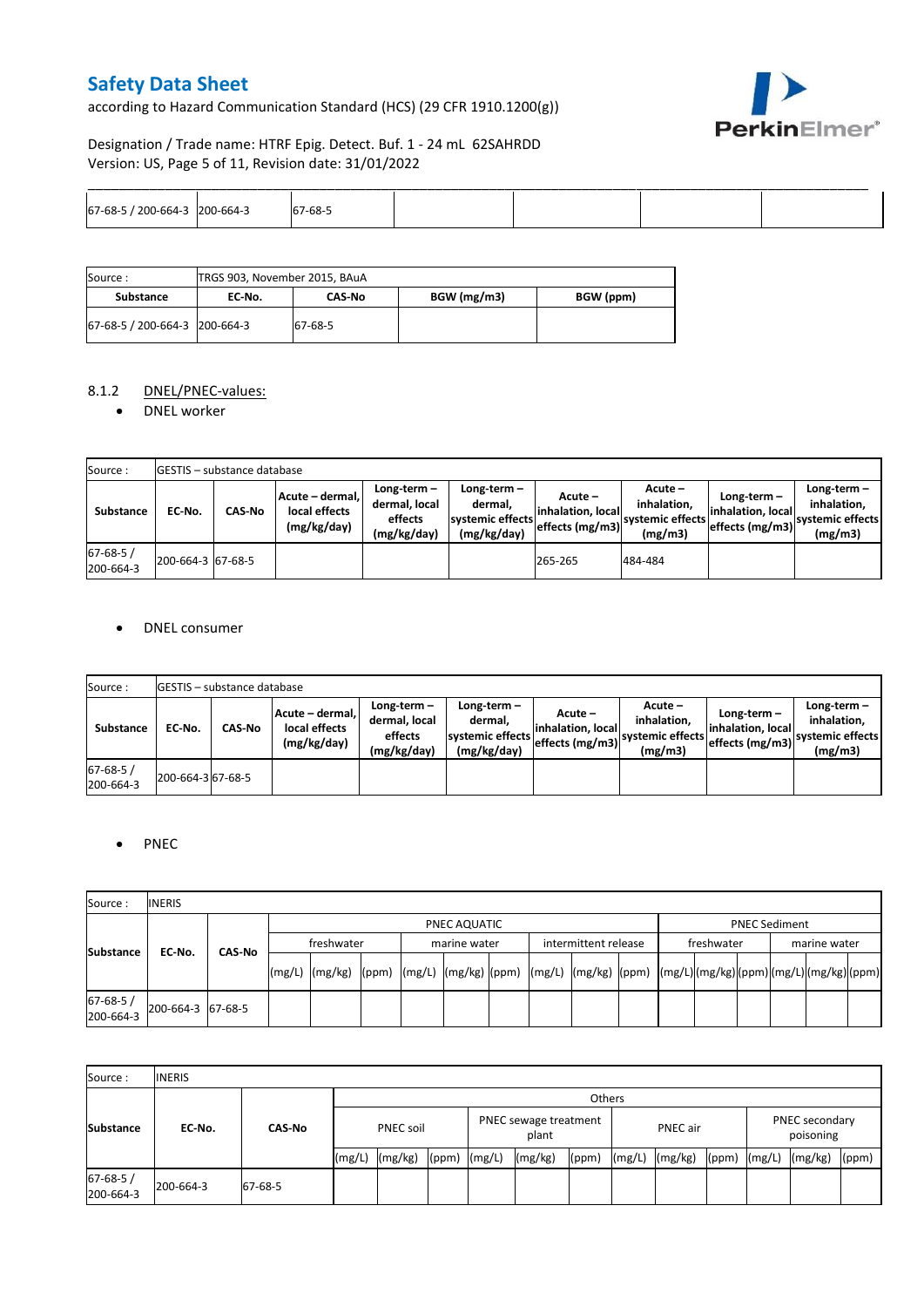according to Hazard Communication Standard (HCS) (29 CFR 1910.1200(g))



Designation / Trade name: HTRF Epig. Detect. Buf. 1 - 24 mL 62SAHRDD Version: US, Page 6 of 11, Revision date: 31/01/2022

### *8.2 Exposure controls*

### 8.2.1 Appropriate engineering controls:

Technical measures and appropriate working operations should be given priority over the use of personal protective equipment. See section 7

\_\_\_\_\_\_\_\_\_\_\_\_\_\_\_\_\_\_\_\_\_\_\_\_\_\_\_\_\_\_\_\_\_\_\_\_\_\_\_\_\_\_\_\_\_\_\_\_\_\_\_\_\_\_\_\_\_\_\_\_\_\_\_\_\_\_\_\_\_\_\_\_\_\_\_\_\_\_\_\_\_\_\_\_\_\_\_\_\_\_\_\_\_\_\_\_\_\_\_\_\_

8.2.2 Personal protective equipment:

Eye / Face protection: Safety glasses with side-shields ;

Skin protection:Gloves ;

Respiratory protection:Ensure adequate ventilation ;

Thermal hazards:

8.2.3 Environmental exposure controls:

Consumer exposure control

Measures related to consumer uses of the substance (as such or in mixtures): Measures related to the service life of the substance in articles:

# **Section 9 : Physical and chemical properties**

### *9.1 Information on basic physical and chemical properties*

Appearance

| $-100$                |           |
|-----------------------|-----------|
| Physical state        | Liquid    |
| Colour                | Colorless |
| Odour                 |           |
| Odour threshold (ppm) |           |

|                                                             |                                           | Value | Concentration<br>(mol/L) | Method | Temperature (°C) | Pressure (kPa) | Remark |
|-------------------------------------------------------------|-------------------------------------------|-------|--------------------------|--------|------------------|----------------|--------|
| pH                                                          |                                           |       |                          |        |                  |                |        |
| Melting point (°C)                                          |                                           |       |                          |        |                  |                |        |
| Freezing point (°C)                                         |                                           |       |                          |        |                  |                |        |
| Initial boiling point/boiling range (°C)                    |                                           |       |                          |        |                  |                |        |
| Flash point (°C)                                            |                                           |       |                          |        |                  |                |        |
|                                                             | Evaporation rate (kg/m <sup>2</sup> /h)   |       |                          |        |                  |                |        |
| Flammability (type: ) (%)                                   |                                           |       |                          |        |                  |                |        |
| Upper/lower<br>flammability or explosive<br>limits          | Upper explosive limit<br>(%)              |       |                          |        |                  |                |        |
|                                                             | Lower explosive limit (%)                 |       |                          |        |                  |                |        |
| Vapour pressure (kPa)                                       |                                           |       |                          |        |                  |                |        |
| Vapour density (g/cm <sup>3</sup> )                         |                                           |       |                          |        |                  |                |        |
|                                                             | Density (g/cm <sup>3</sup> )              |       |                          |        |                  |                |        |
| Densities                                                   | Relative density (g/cm <sup>3</sup> )     |       |                          |        |                  |                |        |
|                                                             | Bulk density (g/cm <sup>3</sup> )         |       |                          |        |                  |                |        |
|                                                             | Critical density (g/cm <sup>3</sup> )     |       |                          |        |                  |                |        |
| Solubility (Type: ) (g/L)                                   |                                           |       |                          |        |                  |                |        |
| Partition coefficient (log Pow)<br>n-octanol/water at pH :  |                                           |       |                          |        |                  |                |        |
| Auto-ignition temperature (°C)                              |                                           |       |                          |        |                  |                |        |
| Decomposition temperature (°C)<br>Decomposition energy : kJ |                                           |       |                          |        |                  |                |        |
| Viscosity                                                   | Viscosity, dynamic (poiseuille)           |       |                          |        |                  |                |        |
|                                                             | Viscosity, cinematic (cm <sup>3</sup> /s) |       |                          |        |                  |                |        |
|                                                             | <b>Explosive properties</b>               |       |                          |        |                  |                |        |
|                                                             | Oxidising properties                      |       |                          |        |                  |                |        |

### *9.2 Other information:*

No other relevant data available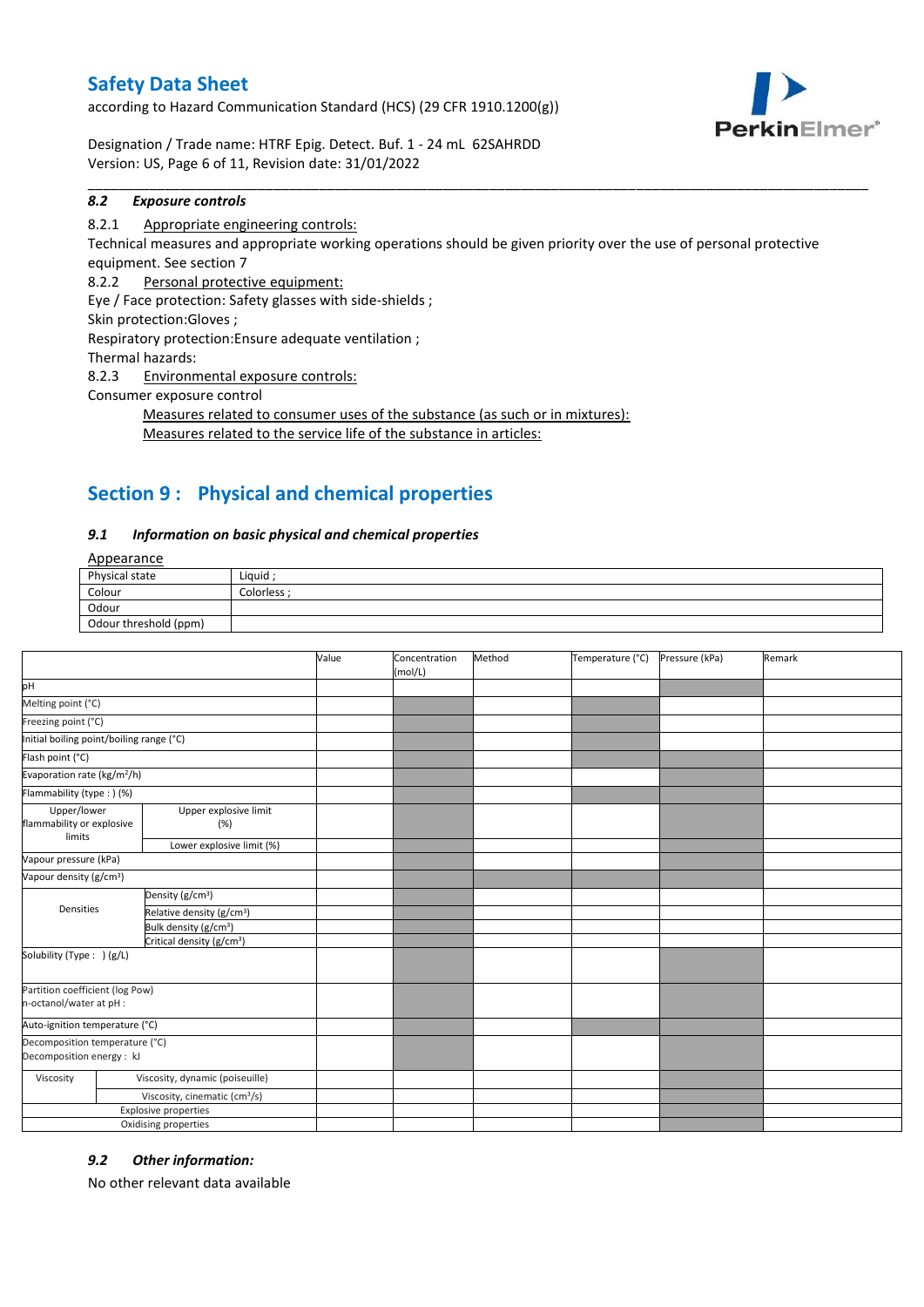according to Hazard Communication Standard (HCS) (29 CFR 1910.1200(g))



Designation / Trade name: HTRF Epig. Detect. Buf. 1 - 24 mL 62SAHRDD Version: US, Page 7 of 11, Revision date: 31/01/2022

### **Section 10 : Stability and reactivity**

### *10.1 Reactivity*

This material is considered to be non-reactive under normal use conditions. ;

\_\_\_\_\_\_\_\_\_\_\_\_\_\_\_\_\_\_\_\_\_\_\_\_\_\_\_\_\_\_\_\_\_\_\_\_\_\_\_\_\_\_\_\_\_\_\_\_\_\_\_\_\_\_\_\_\_\_\_\_\_\_\_\_\_\_\_\_\_\_\_\_\_\_\_\_\_\_\_\_\_\_\_\_\_\_\_\_\_\_\_\_\_\_\_\_\_\_\_\_\_

### *10.2 Chemical stability*

- *10.3 Possibility of hazardous reactions*
- *10.4 Conditions to avoid:*
- *10.5 Incompatible materials:*

### *10.6 Hazardous decomposition products:*

Does not decompose when used for intended uses. ;

# **Section 11 : Toxicological information**

Toxicokinetics, metabolism and distribution

### *11.1 Information on toxicological effects*

Substances

**Acute toxicity**

Animal data: Acute oral toxicity:

Acute dermal toxicity:

Acute inhalative toxicity:

Practical experience / human evidence: Assessment / Classification: General Remark:

### **•** Skin corrosion/irritation

Animal data:

In-vitro skin test method: In-vitro skin test result:

Assessment / Classification: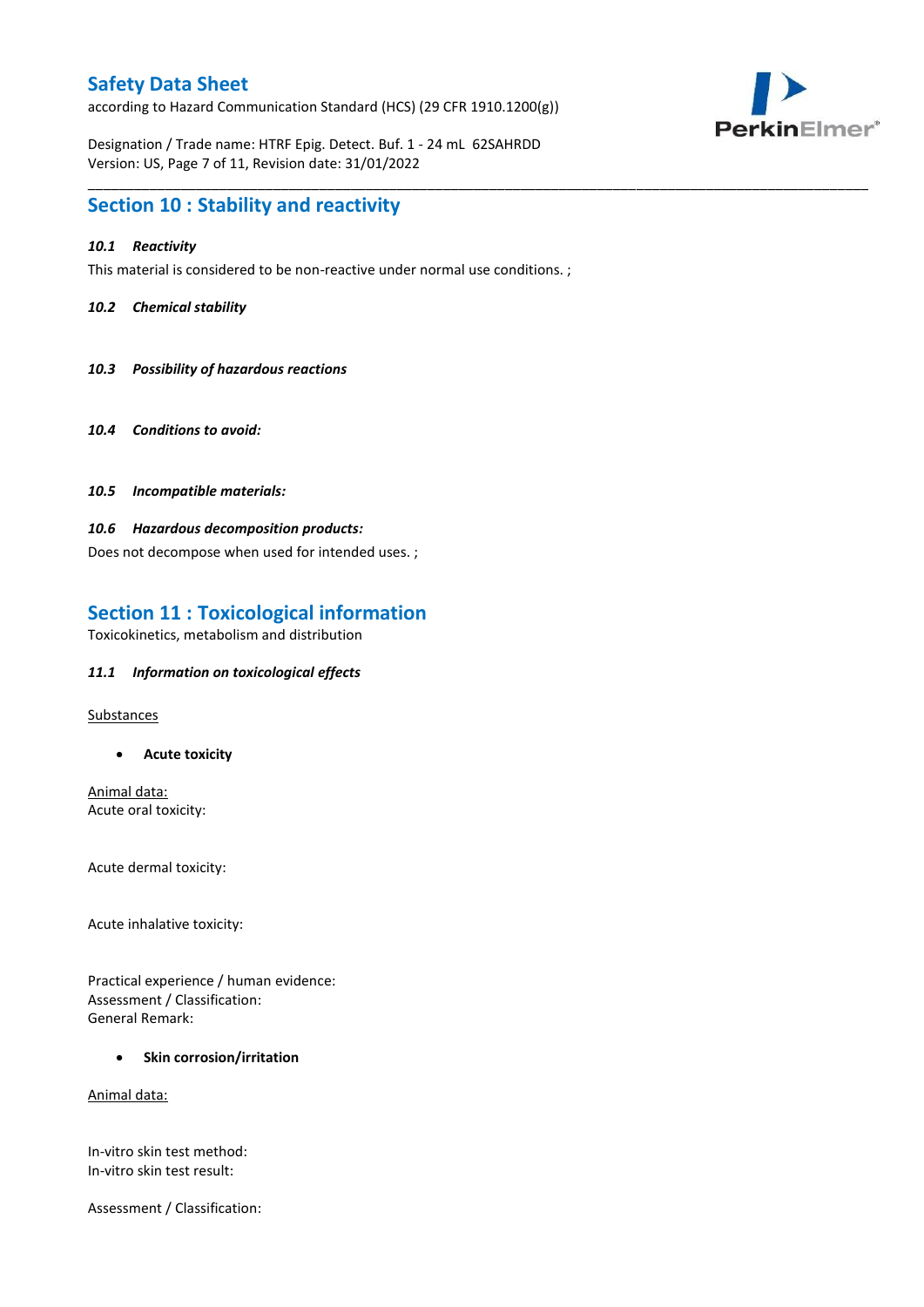according to Hazard Communication Standard (HCS) (29 CFR 1910.1200(g))



Designation / Trade name: HTRF Epig. Detect. Buf. 1 - 24 mL 62SAHRDD Version: US, Page 8 of 11, Revision date: 31/01/2022

### **Eye damage/irritation**

Animal data:

In vitro eye test method: In vitro eye test result: Assessment / Classification:

C**MR effects (carcinogenity, mutagenicity and toxicity for reproduction)**

\_\_\_\_\_\_\_\_\_\_\_\_\_\_\_\_\_\_\_\_\_\_\_\_\_\_\_\_\_\_\_\_\_\_\_\_\_\_\_\_\_\_\_\_\_\_\_\_\_\_\_\_\_\_\_\_\_\_\_\_\_\_\_\_\_\_\_\_\_\_\_\_\_\_\_\_\_\_\_\_\_\_\_\_\_\_\_\_\_\_\_\_\_\_\_\_\_\_\_\_\_

o Germ cell mutagenicity:

Animal data:

Assessment / Classification:

o Carcinogenicity

Practical experience / human evidence: Animal data:

Other information: Assessment / Classification:

o Reproductive toxicity

Practical experience / human evidence: Animal data:

Other information: Assessment / Classification:

Overall assessment on CMR properties:

- **Specific target organ toxicity (single exposure)**
	- o STOT SE 1 and 2

Animal data:

Other information:

o STOT SE 3

Practical experience / human evidence:

Other information: Assessment / Classification:

**Specific target organ toxicity (repeated exposure)**

Practical experience / human evidence: Animal data:

Assessment / Classification: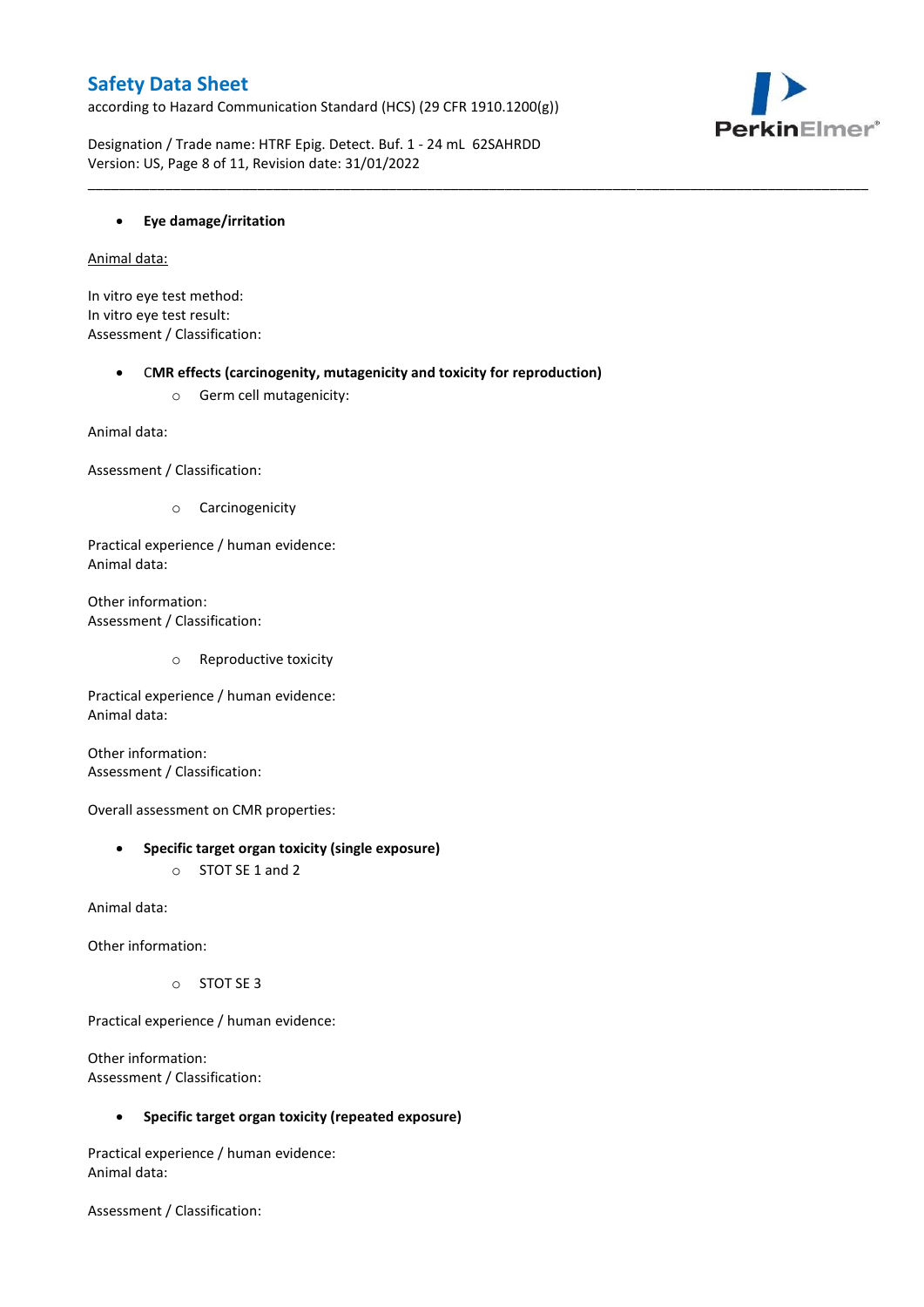according to Hazard Communication Standard (HCS) (29 CFR 1910.1200(g))



Designation / Trade name: HTRF Epig. Detect. Buf. 1 - 24 mL 62SAHRDD Version: US, Page 9 of 11, Revision date: 31/01/2022

#### Other information

### **Aspiration hazard**

Practical experience / human evidence: Experimental data: viscosity data: see SECTION 9. Assessment / Classification: Remark:

11.1.1 Mixtures No toxicological information is available for the mixture itself

## **Section 12 : Ecological information**

In case that test data regarding one endpoint/differentiation exist for the mixture itself, the classification is carried out according to the substance criteria (excluding biodegradation and bioaccumulation). If no test data exist, the criteria for mixture classification has to be used (calculation method) in this case the toxicological data of the ingredients are shown.

\_\_\_\_\_\_\_\_\_\_\_\_\_\_\_\_\_\_\_\_\_\_\_\_\_\_\_\_\_\_\_\_\_\_\_\_\_\_\_\_\_\_\_\_\_\_\_\_\_\_\_\_\_\_\_\_\_\_\_\_\_\_\_\_\_\_\_\_\_\_\_\_\_\_\_\_\_\_\_\_\_\_\_\_\_\_\_\_\_\_\_\_\_\_\_\_\_\_\_\_\_

### *12.1 Aquatic toxicity:*

Acute (short-term) fish toxicity

Chronic (long-term) fish toxicity

Acute (short-term) toxicity to crustacea

Chronic (long-term) toxicity to crustacea

Acute (short-term) toxicity to algae and cyanobacteria

Toxicity to microorganisms and other aquatic plants / organisms

Assessment / Classification:

### *12.2 Persistence and degradability*

Biodegradation:

Abiotic Degradation:

Assessment / Classification:

### *12.3 Bioaccumulative potential*

Bioconcentration factor (BCF):

*12.4 Mobility in soil*

### *12.5 Results of PBT and vPvB assessment*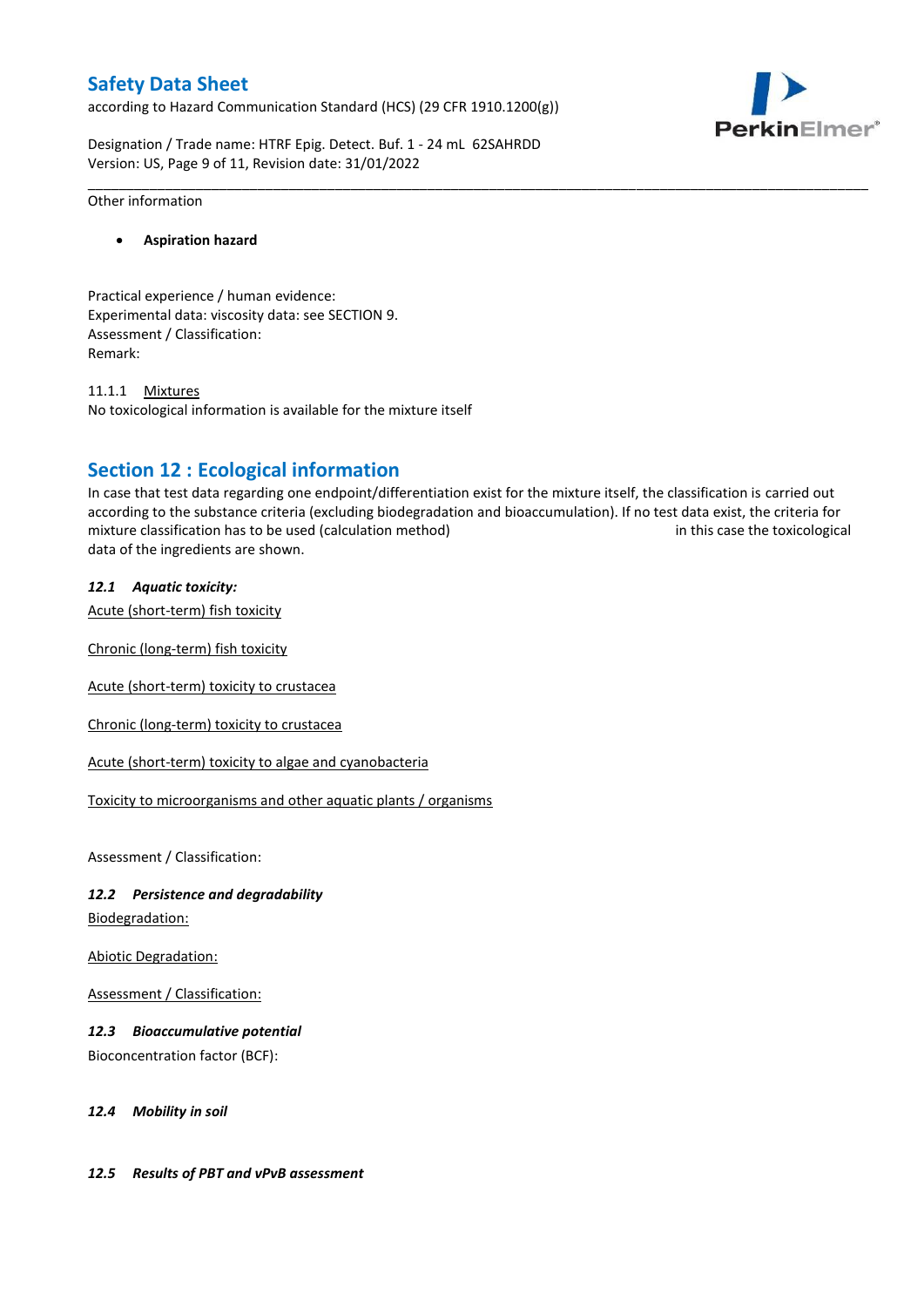according to Hazard Communication Standard (HCS) (29 CFR 1910.1200(g))



Designation / Trade name: HTRF Epig. Detect. Buf. 1 - 24 mL 62SAHRDD Version: US, Page 10 of 11, Revision date: 31/01/2022

### *12.6 Other adverse effects:*

Additional ecotoxicological information:

# **Section 13 : Disposal considerations**

### *13.1 Waste treatment methods*

Waste treatment options: Dispose of waste according to applicable legislation. ;

Other disposal recommendations: Additional information:

# **Section 14 : Transport information**

### ADR/RID/AND/IMDG/IATA

| UN No.                     |  |
|----------------------------|--|
| UN Proper shipping name    |  |
| Transport hazard class(es) |  |
| Hazard label(s)            |  |
|                            |  |
| Packing group              |  |

\_\_\_\_\_\_\_\_\_\_\_\_\_\_\_\_\_\_\_\_\_\_\_\_\_\_\_\_\_\_\_\_\_\_\_\_\_\_\_\_\_\_\_\_\_\_\_\_\_\_\_\_\_\_\_\_\_\_\_\_\_\_\_\_\_\_\_\_\_\_\_\_\_\_\_\_\_\_\_\_\_\_\_\_\_\_\_\_\_\_\_\_\_\_\_\_\_\_\_\_\_

#### *Transport in bulk according to Annex II of MARPOL 73/78 and the IBC Code*

| Land transport (ADR/RID)                                             |                                                  |  |
|----------------------------------------------------------------------|--------------------------------------------------|--|
| <b>Classification code ADR:</b>                                      | Special Provisions for ADR/RID:                  |  |
| Limited quantities for ADR/RID:                                      | <b>Excepted Quantities for ADR/RID:</b>          |  |
| Packing Instructions for ADR/RID:                                    |                                                  |  |
| Special packing provisions for ADR/RID:                              |                                                  |  |
| Mixed packing provisions:                                            | Portable tanks and bulk containers Instructions: |  |
| Portable tanks and bulk containers Special Provisions:               |                                                  |  |
| <b>ADR Tank Code:</b>                                                | ADR Tank special provisions:                     |  |
| Vehicle for tank carriage:                                           | Special provisions for carriage Packages:        |  |
| Special provisions for carriage Bulk:                                |                                                  |  |
| Special provisions for carriage for loading, unloading and handling: |                                                  |  |
| Special Provisions for carriage Operation:                           |                                                  |  |
| Hazard identification No:                                            | Transport category (Tunnel restriction code):    |  |
|                                                                      |                                                  |  |
| Sea transport (IMDG)                                                 |                                                  |  |
| Marine Pollutant:                                                    | Subsidiary risk(s) for IMDG:                     |  |
| Packing provisions for IMDG:                                         | Limited quantities for IMDG:                     |  |
| Packing instructions for IMDG:                                       | <b>IBC</b> Instructions:                         |  |
| <b>IBC Provisions:</b>                                               | <b>IMO tank instructions:</b>                    |  |
| UN tank instructions:                                                | Tanks and bulk Provisions:                       |  |
| EmS:                                                                 | Stowage and segregation for IMDG:                |  |
| Properties and observations:                                         |                                                  |  |
|                                                                      |                                                  |  |
| Inland waterway transport (ADN)                                      |                                                  |  |
| <b>Classification Code ADN:</b>                                      | <b>Special Provisions ADN:</b>                   |  |
| Limited quantities ADN:                                              | <b>Excepted quantities ADN:</b>                  |  |
| Carriage permitted:                                                  | Equipment required:                              |  |
| Provisions concerning loading and unloading:                         |                                                  |  |